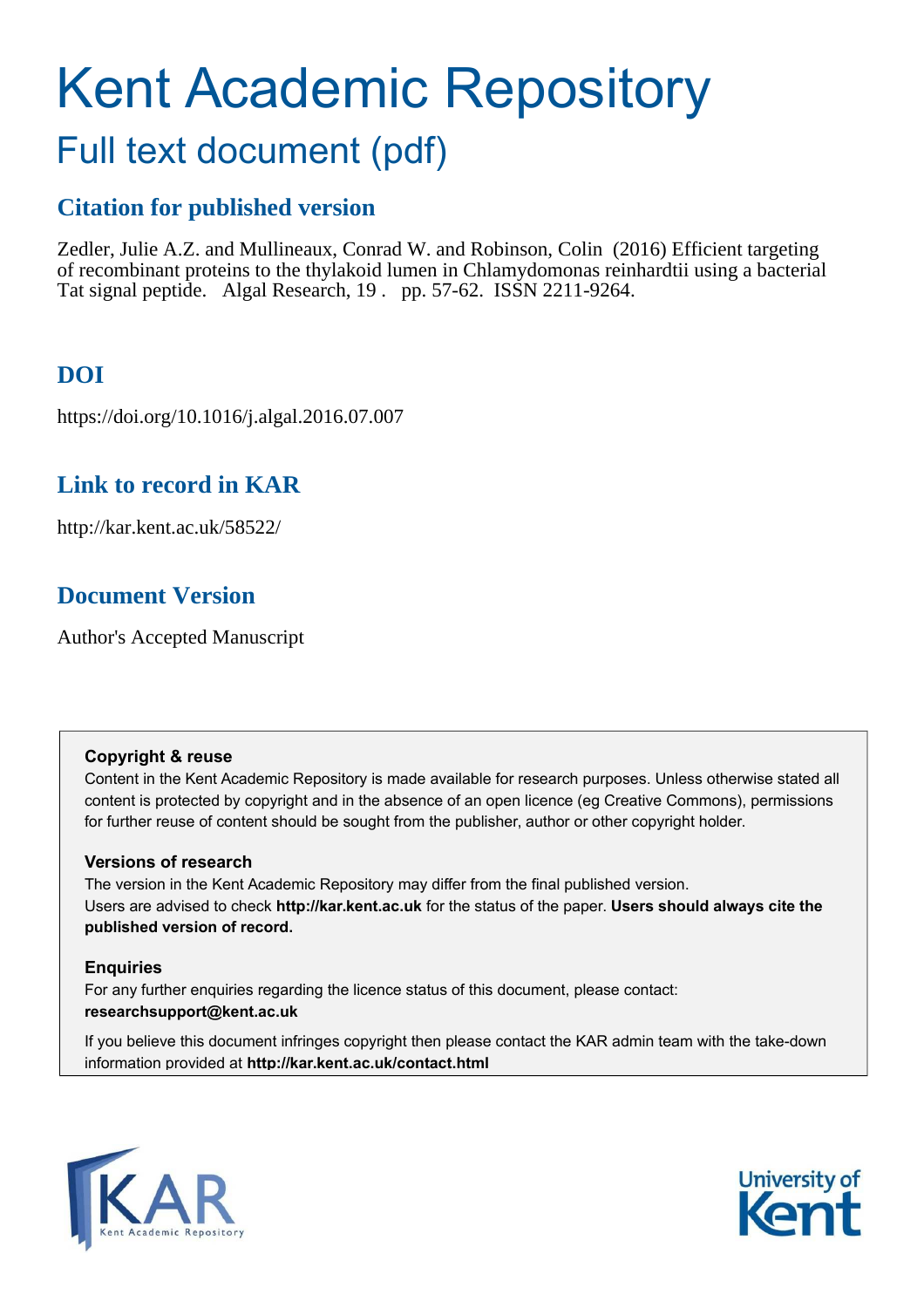|  | <b>Short Communication</b> |  |
|--|----------------------------|--|
|  |                            |  |

| 3              | Efficient targeting of recombinant proteins to the thylakoid lumen in                              |
|----------------|----------------------------------------------------------------------------------------------------|
| $\overline{4}$ | Chlamydomonas reinhardtii using a bacterial Tat signal peptide                                     |
| 5              |                                                                                                    |
| 6              | Julie A. Z. Zedler <sup>a</sup> , Conrad W. Mullineaux <sup>b</sup> , Colin Robinson <sup>a*</sup> |
| $\tau$         |                                                                                                    |
| 8              | <sup>a</sup> Centre for Molecular Processing, School of Biosciences, University of Kent,           |
| 9              | Canterbury CT2 7NJ, UK                                                                             |
| 10             | <sup>b</sup> School of Biological and Chemical Sciences, Queen Mary University of London,          |
| 11             | London E1 4NS, UK                                                                                  |
| 12             |                                                                                                    |
| 13             | *Corresponding author: Address correspondence to Colin Robinson. Telephone: +44                    |
| 14             | 1227 823443; email c.robinson-504@kent.ac.uk                                                       |
| 15             |                                                                                                    |
| 16             |                                                                                                    |
| 17             | © 2016. This manuscript version is made available under the CC-BY-NC-ND 4.0                        |
| 18             | license http://creativecommons.org/licenses/by-nc-nd/4.0/                                          |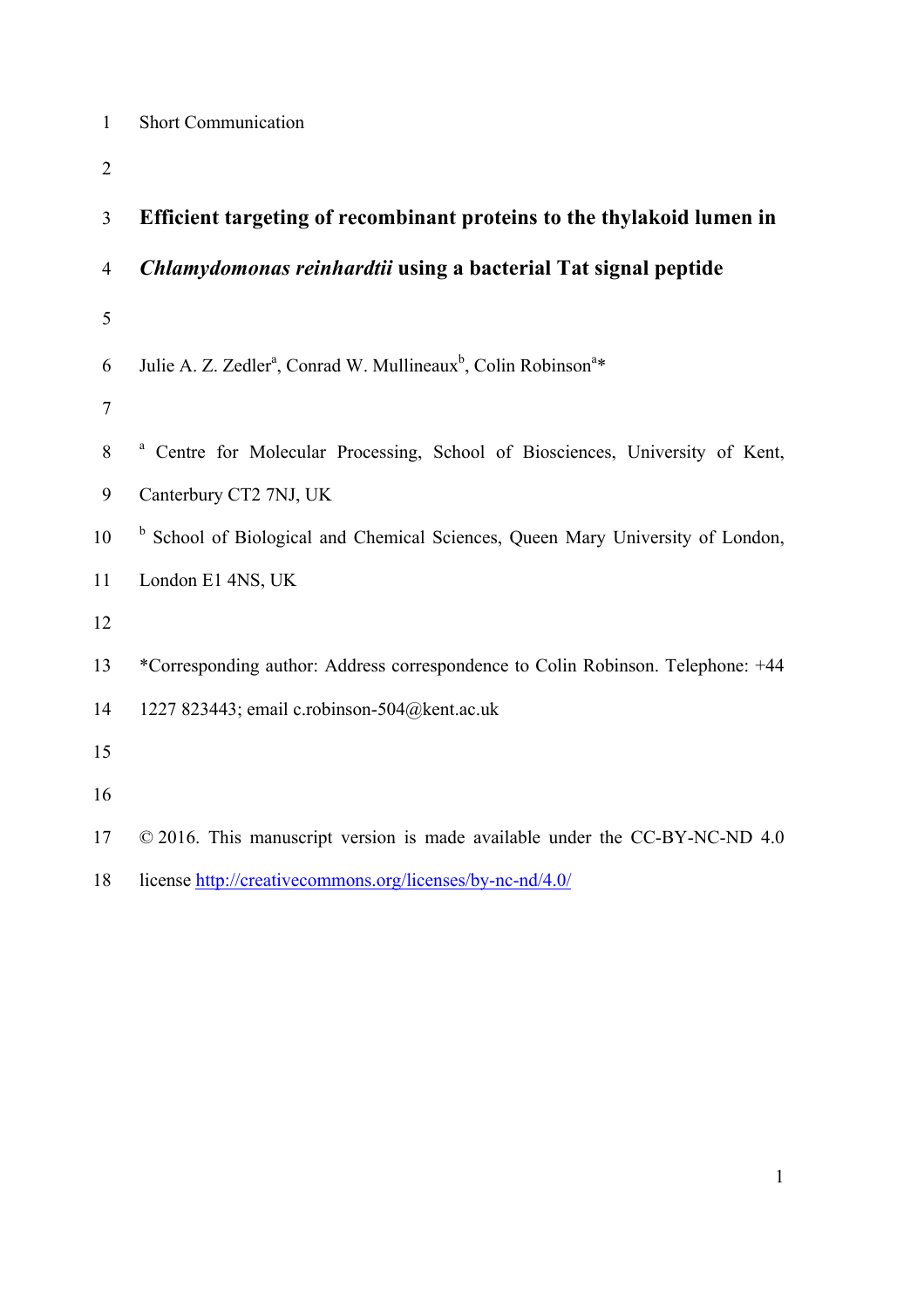#### **Abstract**

 Interest in the exploitation of microalgae for biotechnological applications has increased over the last decade, and microalgae are now viewed as offering a sustainable alternative to traditionally used host chassis. A number of recombinant proteins have been expressed in genetically modified algal strains, with the green alga *Chlamydomonas reinhardtii* being a particularly popular host strain. While nuclear transformation is possible with this organism, chloroplast transformation offers more reliable expression, and several proteins have been expressed in the stroma. Here we present the first utilisation of the thylakoid lumen for recombinant protein production in microalgae. A bacterial export signal peptide was used to efficiently translocate two recombinant proteins, a fluorescent reporter protein (pHRed) and a biopharmaceutical model substrate (scFv) into the thylakoid lumen. This approach expands the algal chloroplast genetic toolkit and offers a means of expressing proteins that are difficult to express in the stroma for reasons of toxicity, stability or a requirement for disulphide bonding.

#### **Keywords**

 *Chlamydomonas*, Thylakoid lumen, Protein Targeting, TorA signal peptide, Fluorescent Sensor, Antibody Fragment

#### **1. Introduction**

 The green alga *Chlamydomonas reinhardtii* has been used as a host for the expression of a variety of recombinant proteins, and its biotechnological potential has been explored in many studies over the last decade. A number of heterologous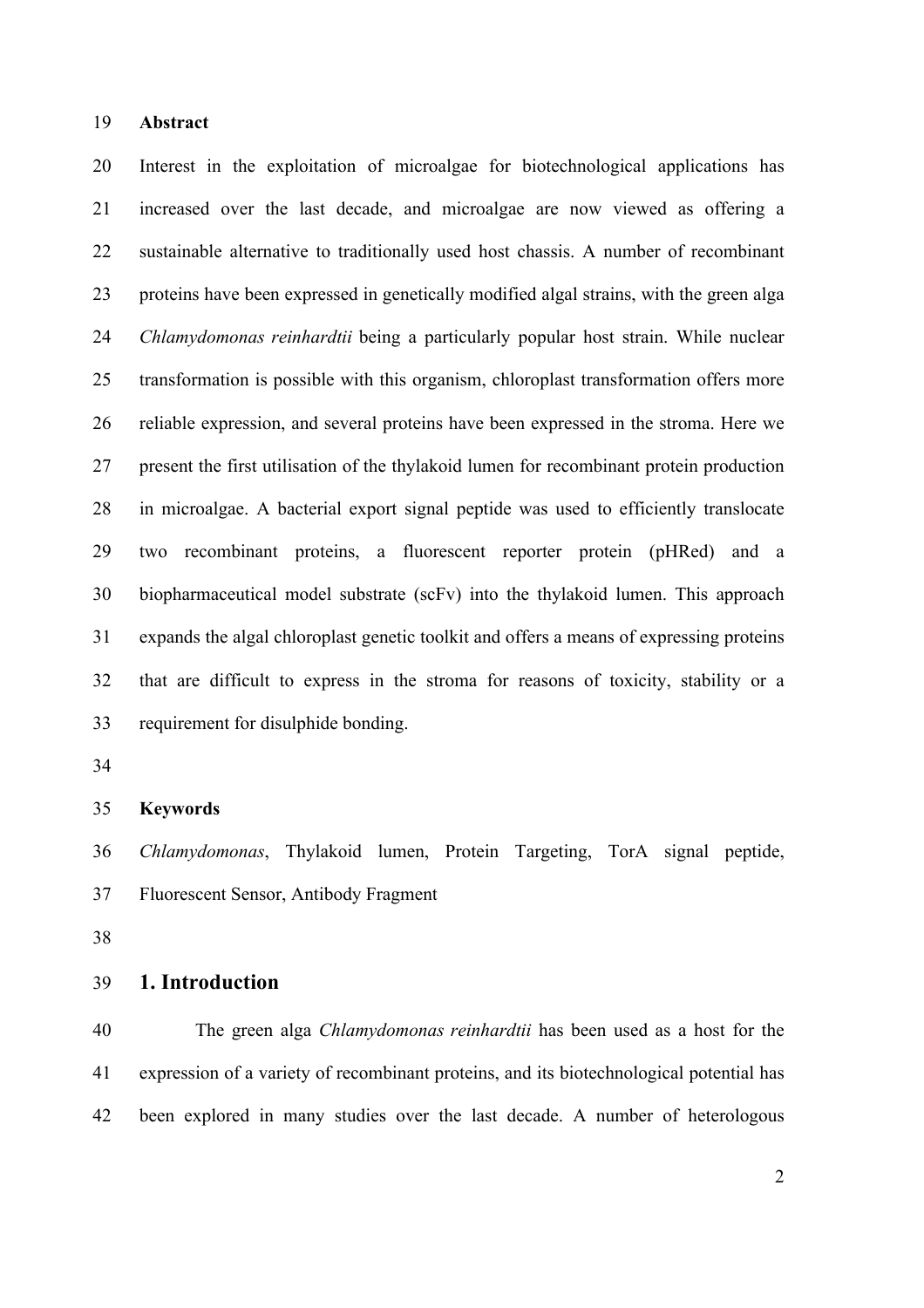proteins have been expressed, including vaccines, antibody fragments and terpene synthesis enzymes [for recent reviews see 1-3]. Tools for the genetic engineering of this green microalga have advanced remarkably, and it is now possible to transform both the nuclear and chloroplast genomes with reasonable efficiency. Chloroplast transformation offers the advantage that gene integration occurs by homologous recombination at specific sites, whereas nuclear transformation is essentially random with frequent gene silencing [e.g. 4, 5]. However, all of the chloroplast transformants reported to date have involved expression of the target protein in the stroma, with the exception of a study in which the target protein, a cytochrome P450, was targeted into a membrane (probably the thylakoid membrane) [6].

 In this study we present a novel approach to expand the genetic tool kit of the algal chloroplast involving targeting to the thylakoid lumen. The thylakoid lumen is an important compartment playing a key role in photosynthesis and energy generation in chloroplasts. However, it has a relatively small proteome [7] and it offers a very different environment compared to the stroma: for example, the pH is lower and the lumen is an oxidising environment that is conducive to disulphide bonding. This could have advantages for the expression of some proteins and enrich the potential of the algal chloroplast as a production platform. In chloroplasts, proteins are naturally targeted across the thylakoid membrane by the Sec or Tat pathways, and attachment of a Sec or Tat signal peptide to a heterologous protein often results in correct targeting and maturation (reviewed in [8]). Here, we used the TorA Tat signal peptide from *Escherichia coli* which has been used to direct the export of biotechnologically relevant proteins to the periplasm in *E. coli* (reviewed in [9]) as a targeting peptide to translocate recombinant proteins into the thylakoid lumen of the *C. reinhardtii* chloroplast. We show that the Tat signal peptide can target and translocate both a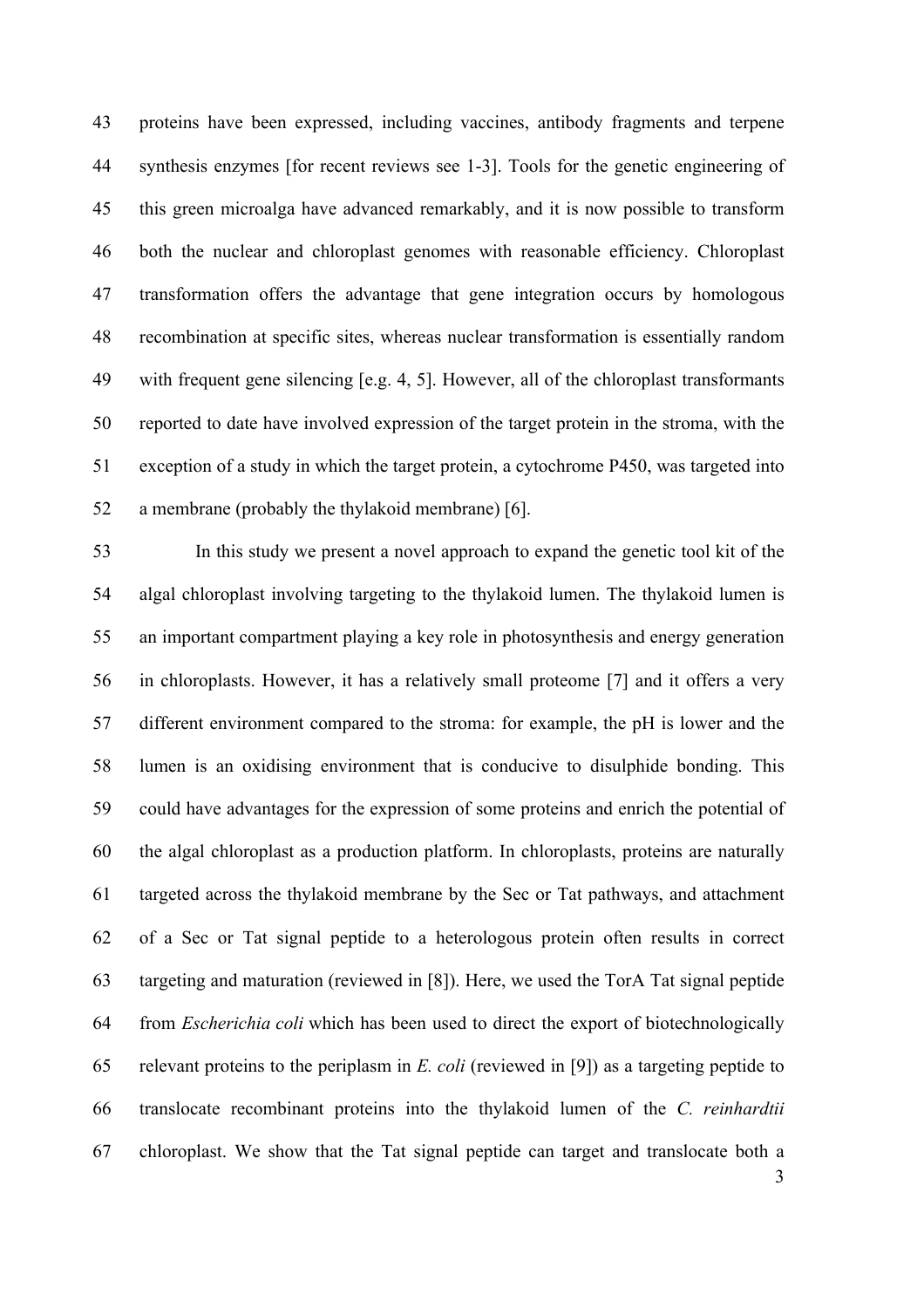fluorescent reporter protein, pHRed, and a biopharmaceutical (scFv antibody fragment) into the thylakoid lumen of *C. reinhardtii*.

- 
- 

#### **2. Material and methods**

#### **2.1. Plasmid construction**

 The sequence for the pHRed fluorescent protein was obtained from the plasmid GW1-pHRed (ORF3, addgene plasmid 31473) [10]. The sequence for scFvIL1B (scFv) was obtained from the plasmid pYU49 [11]. An HA-tag (amino acid sequence (AA) YPYDVPDYA) was added at the C-terminus of every synthetic gene for detection by western blotting. Two constructs were made for each protein, pHRed and scFv respectively: one stroma control (sequence encoding mature protein only) and one with a bacterial Tat export signal peptide from TMO reductase (AA sequence: NNNDLFQASRRRFLAQLGGLTVAGMLGPSLLTPRRATAAQAA inserted after the methionine start codon and the first amino acid of the mature protein sequence) referred to as "TorA signal peptide" [12]. All genes were codon-optimised for chloroplast expression in *C. reinhardtii* using the software 'Codon Usage Optimizer' (codonusageoptimizer.org/download/). The synthetic genes were custom synthesised by GenScript (USA). All constructs made for this study were based on the vectors pASapI [13] and pSRSapI [14] for chloroplast expression in *C. reinhardtii*. 88 An overview of the constructs made for this study is given in Table 1. Plasmid pJZ19 was assembled with the Gibson assembly method [15]. All other constructs were made by cutting with the restriction enzymes *SapI* and *SphI* (NEB) and subsequent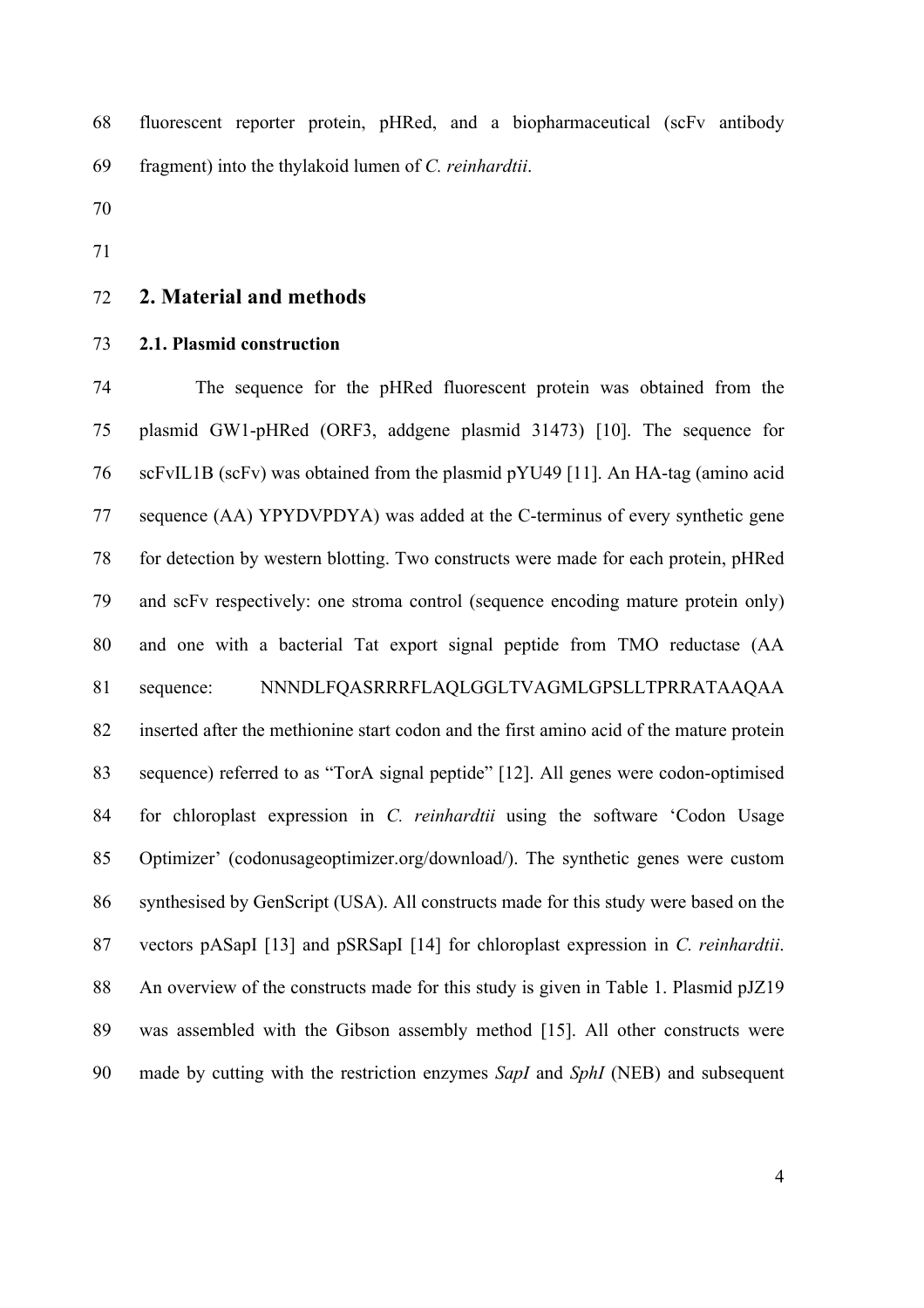91 ligation into pASapI/pSRSapI. All constructs were sequenced to confirm the correct

92 nucleotide sequence of the synthetic gene.

93

 **Table 1**: Overview of constructs described in this study. All constructs were made using the transformation vectors pASapI (atpA 3'UTR) [13] or pSRSapI (psaA 3'UTR) [14] for integration downstream of *psbH* in the chloroplast genome. The predicted location of the protein in the chloroplast (\*) is based on the presence or absence of a TorA signal peptide in the presequence of the protein.

| Plasmid | Synthetic gene     | Encoded protein              | Expected      | Predicted |
|---------|--------------------|------------------------------|---------------|-----------|
|         |                    |                              | MW (kDa)      | location* |
| pJZ21   | psaA 3'UTR-        | scFv-HA                      | 27.8          | Stroma    |
|         | scFvIL1b-HA        | Single-chain Fv              |               |           |
| pJZ20   | $atpA$ 3'UTR-      | (recombinant antibody        |               |           |
|         | scFv1L1b-HA        | fragment, C-terminal         |               |           |
|         |                    | HA-tag) against              |               |           |
|         |                    | interleukin $1\beta$ [11,16] |               |           |
| pJZ23   | psaA 3'UTR-TorAsp- | TorA-scFv-HA                 | Pre sequence: | Thylakoid |
|         | scFv1L1b-HA        | (scFv-HA with N-             | 32.3          | lumen     |
| pJZ22   | atpA 3'UTR-TorA-   | terminal TorA leader         | Mature size:  |           |
|         | scFv1L1b-HA        | peptide)                     | 27.8          |           |
| pJZ25   | psaA 3'UTR-pHRed-  | pHRed-HA [10]                | 27.3          | Stroma    |
|         | HA                 |                              |               |           |
| pJZ26   | psaA 3'UTR-torA-   | TorA-pHRed-HA                | Pre sequence: | Thylakoid |
|         | $pHRed-HA$         | (pHRed-HA with N-            | 31.7          | lumen     |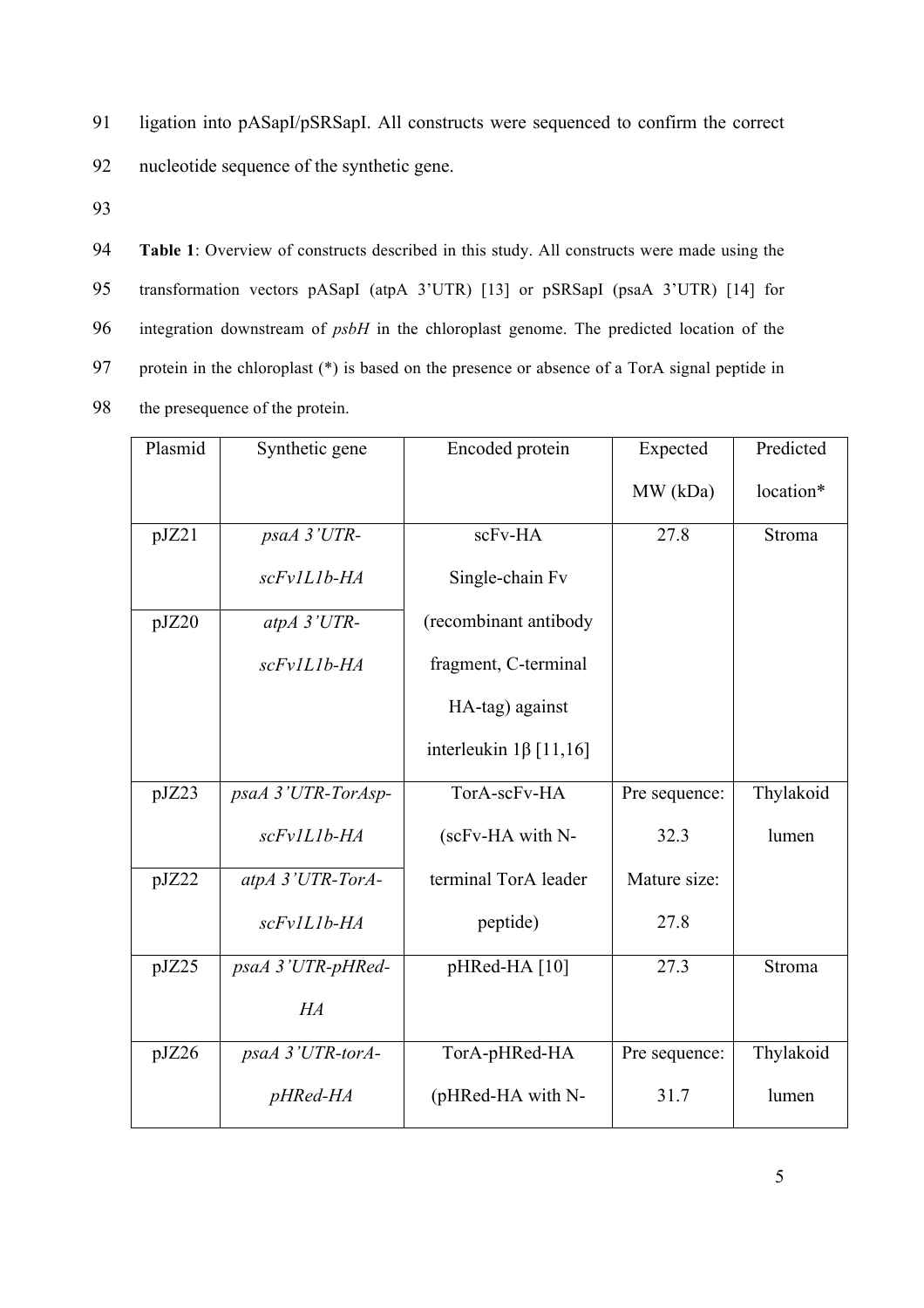| pJZ19 | atpA $3'UTR$ -torA- | terminal TorA leader | Mature size: |  |
|-------|---------------------|----------------------|--------------|--|
|       | <i>pHRed-HA</i>     | peptide)             | 27.3         |  |

99

100

#### 101 **2.2. Cultivation and chloroplast transformation of** *C. reinhardtii*

102 All *C. reinhardtii* strains were cultivated in TAP medium using the recipe as 103 described by Gorman and Levine [17] with modified trace element solutions [18]. For 104 selection of chloroplast transformants and confocal imaging (see section 2.6. for 105 details) HSM medium [19] with the modified trace element solutions [18] was used. 106 The protocol for chloroplast transformation was used as described in Economou et al. 107 [13] using the strain TN72 (cw15, *psbH::aadA,* mt+) as a recipient. Further details of 108 the cell line generation were as previously described in Zedler et al [20]. Other than 109 the cell lines generated in this study by transformation with the plasmids as shown in 110 Table 1, a strain with a restored functional *psbH* gene was made by transforming 111 pSRSapI [14] without any synthetic gene integrated into TN72. This strain was named 112 TN72-RP\* and served as a negative control for transformants based on the pSRSapI 113 vector. The strain TN72-RP (TN72 transformed with pASapI) [20] was used as a 114 negative control for pASapI based transformants.

115

#### 116 **2.3. Homoplasmy analysis of transformants by PCR**

6 117 A Chelex-100 resin (Bio-Rad) was used to extract total genomic DNA from *C.*  118 *reinhardtii* using a protocol described elsewhere [13]. Transformants generated with 119 the pASapI vector were analysed by PCR as described in Zedler et al. [20]. The same 120 protocol was used for transformants generated with pSRSapI-based constructs. The 121 primers FLANK1, rbcL.F (both previously described [20]) were used in conjunction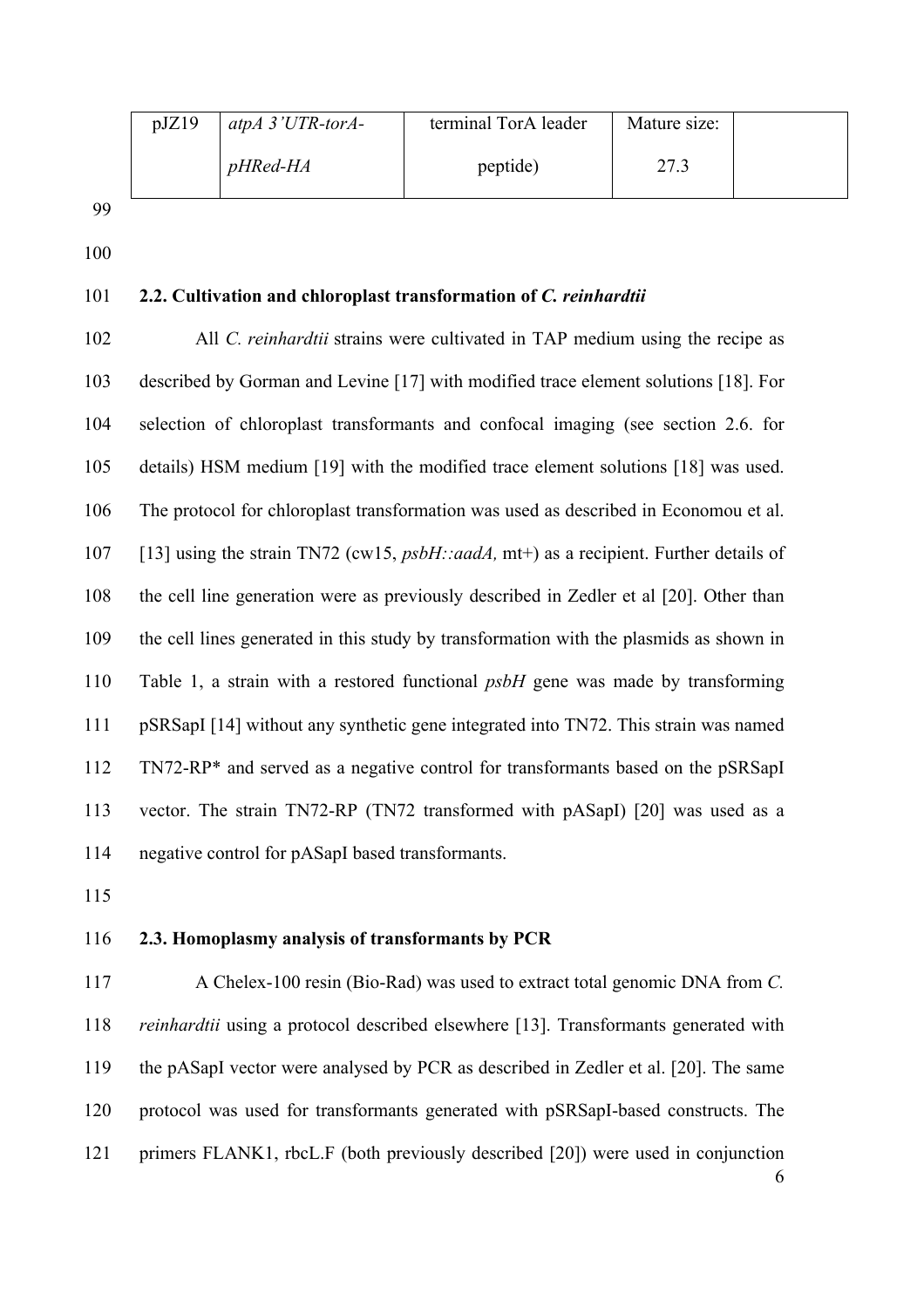| 122 | with the primer psaA.R (5'-GGATTTCTCCTTATAATAAC-3') in a standard PCR                     |
|-----|-------------------------------------------------------------------------------------------|
| 123 | protocol with an annealing temperature of $54^{\circ}$ C. Sequences for the primer design |
| 124 | were kindly provided by Saul Purton (University College London, UK).                      |

#### **2.4. Cell lysis, SDS-PAGE and western blotting**

 Crude cell lysates for protein expression analysis were prepared from *C. reinhardtii* cells that were grown in 6 well plates in TAP medium at 25°C, 110 rpm shaking and approx. 50 µE. A volume of cells equivalent to 0.5 mL of a culture with 130 an optical density of OD<sub>750</sub>=1 measured on a DU 730 UV/Vis Spectrophotometer (Beckman Coulter) were harvested from each sample and resuspended in 0.1 ml 10 mM Tris-HCl (pH 8.0). 0.025 ml 5x SDS protein gel loading buffer (containing β- mercaptoethanol as a reducing agent) were added to the samples and then boiled at 95°C for 5 minutes. The crude lysates were separated and analysed by SDS-PAGE on a 15% sodium dodecyl sulphate-polyacrylamide gel and immunoblotted. An HA- antibody (Sigma-Aldrich) was used to detect the target protein and an AtpB-antibody (Agrisera, Sweden) as a loading control.

#### **2.5. Chloroplast isolation and fractionation**

 Chloroplasts were isolated from 1 L liquid cultures that were grown in TAP medium to mid log phase at 25°C, 120 rpm shaking and constantly illuminated with approx. 50µE. The protocol described by Mason et al. [21] was used for chloroplast isolation. After washing the isolated chloroplasts in 0.1% BSA isolation buffer, the chloroplasts were directly resuspended in hypotonic lysis buffer for fractionation into stroma and thylakoids (a membrane fraction also including the chloroplast envelope membranes) as described in Balczun et al [22]. The lysate loaded on 1 M Sucrose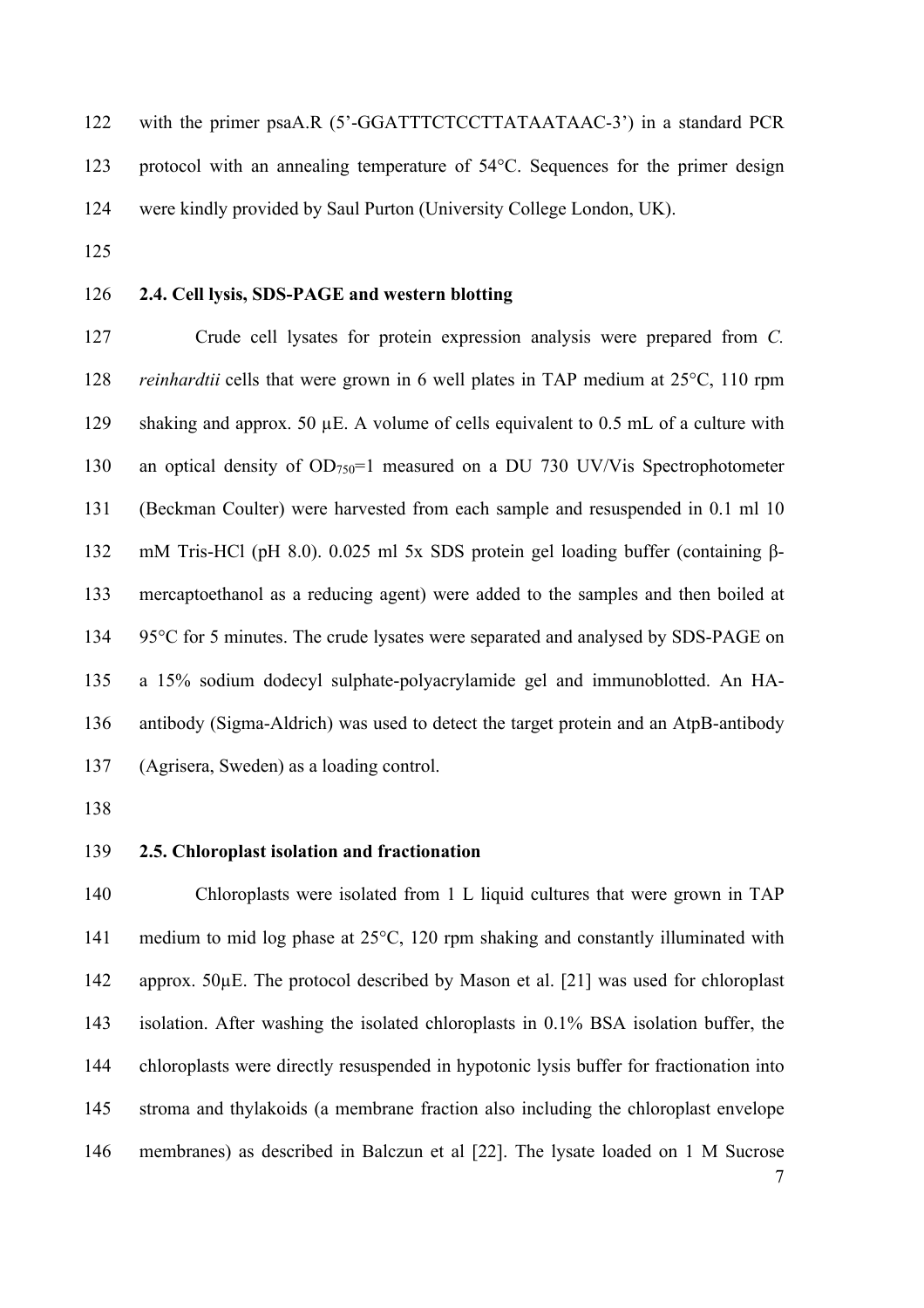cushions was centrifuged in a Beckman TL-100 ultracentrifuge at 95 000 rpm, 4°C for two hours using a TLA100.3 rotor (Beckman). The thylakoid fraction was then resuspended in 1x lysis buffer [22]. Samples were boiled at 50°C for 10 minutes and subjected to SDS-PAGE and Western Blotting as described in Section 2.4. The samples were immunoblotted with the HA-antibody and with a PsbO antibody kindly provided by Saul Purton (University College London, UK) as a control for the fractionation.

#### **2.6. Confocal imaging of** *Chlamydomonas* **cells**

 *C. reinhardtii* cells were taken from liquid cultures in HSM medium, spotted onto glass microscope slides and covered with glass cover-slips. Cells were imaged using a Leica TCS SP5 laser-scanning confocal microscope, using a 63x oil- immersion objective (NA 1.4) and excitation with a 561 nm laser line. Fluorescence emission was detected simultaneously at 600-620 nm for pHRed and 670-720 nm for chlorophyll. The confocal pinhole was set to give a *z*-axis resolution of about 1.5 µm. Images were recorded with scanning at 400 Hz, with each line generated by an average from 6 scans. Quantitative image analysis was with Image J software, with statistics from SigmaPlot 13.0.

- 
- 

#### **3. Results and discussion**

#### **3.1. pHRed and an scFv are robustly expressed in the chloroplast**

 The aim of this study was to test for targeting of a reporter protein, pHRed, and a biotechnologically-relevant protein (an scFv) to the thylakoid lumen by the Tat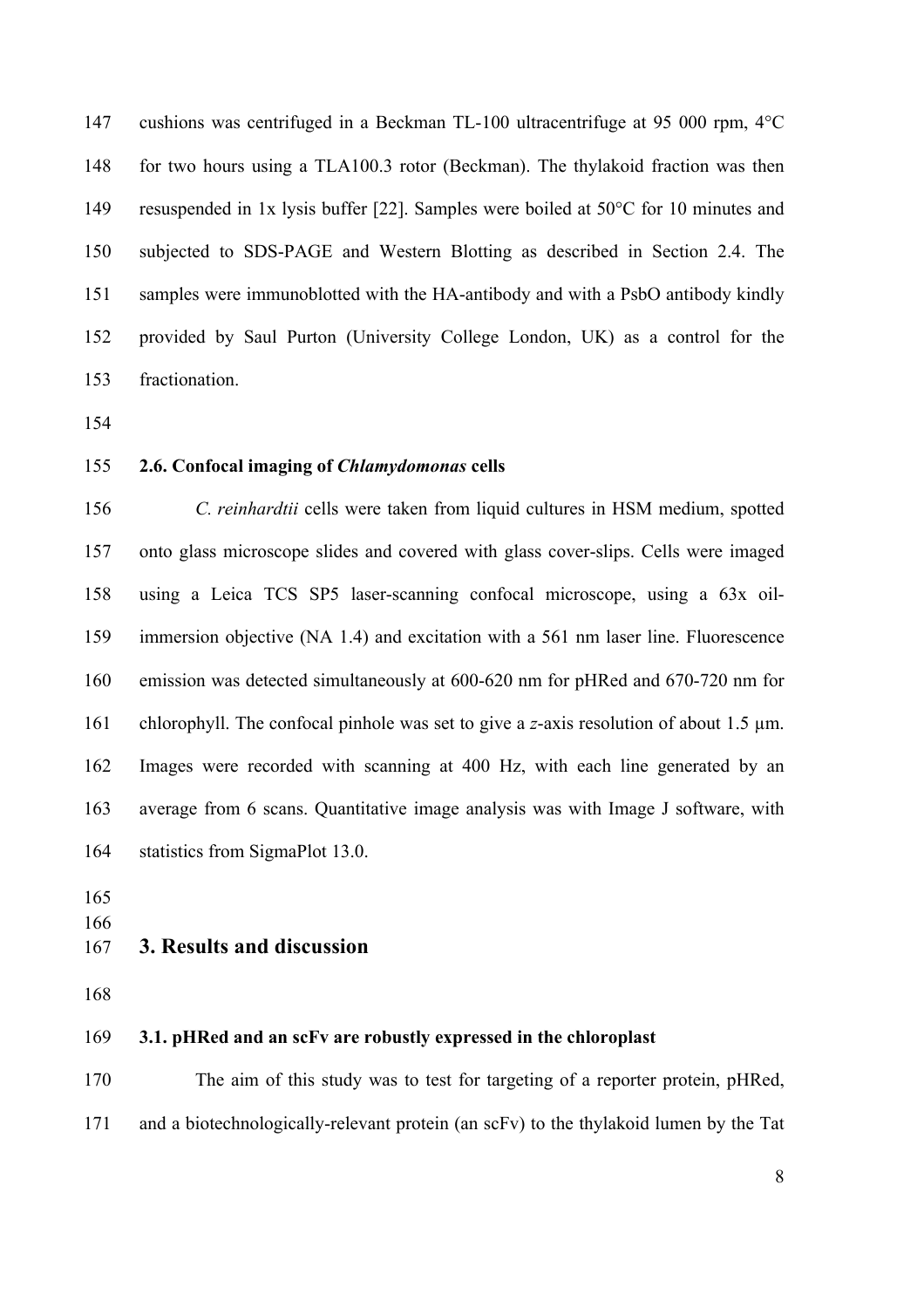pathway. For comparisons of expression levels, and for control purposes, we also expressed the mature-size pHRed protein in the stroma. Screening relied on the restoration of phototrophic growth after transformation, as homologous recombination restores the intactness of the *psbH* gene (see [13] for details). One series of constructs was cloned into the plasmid pASapI, which uses the *atpA* promoter, and a second series of transformations was carried out using constructs based on the plasmid pSRSapI, which uses the *psaA* promoter. *C. reinhardtii* chloroplast transformants expressing the constructs detailed in Table 1 were successfully generated using the recipient strain TN72 as detailed in Economou et al. [13]. Homoplasmy analysis by PCR confirmed that all strains were homoplasmic ensuring stable integration of the gene into the chloroplast genome (Fig. 1).

183

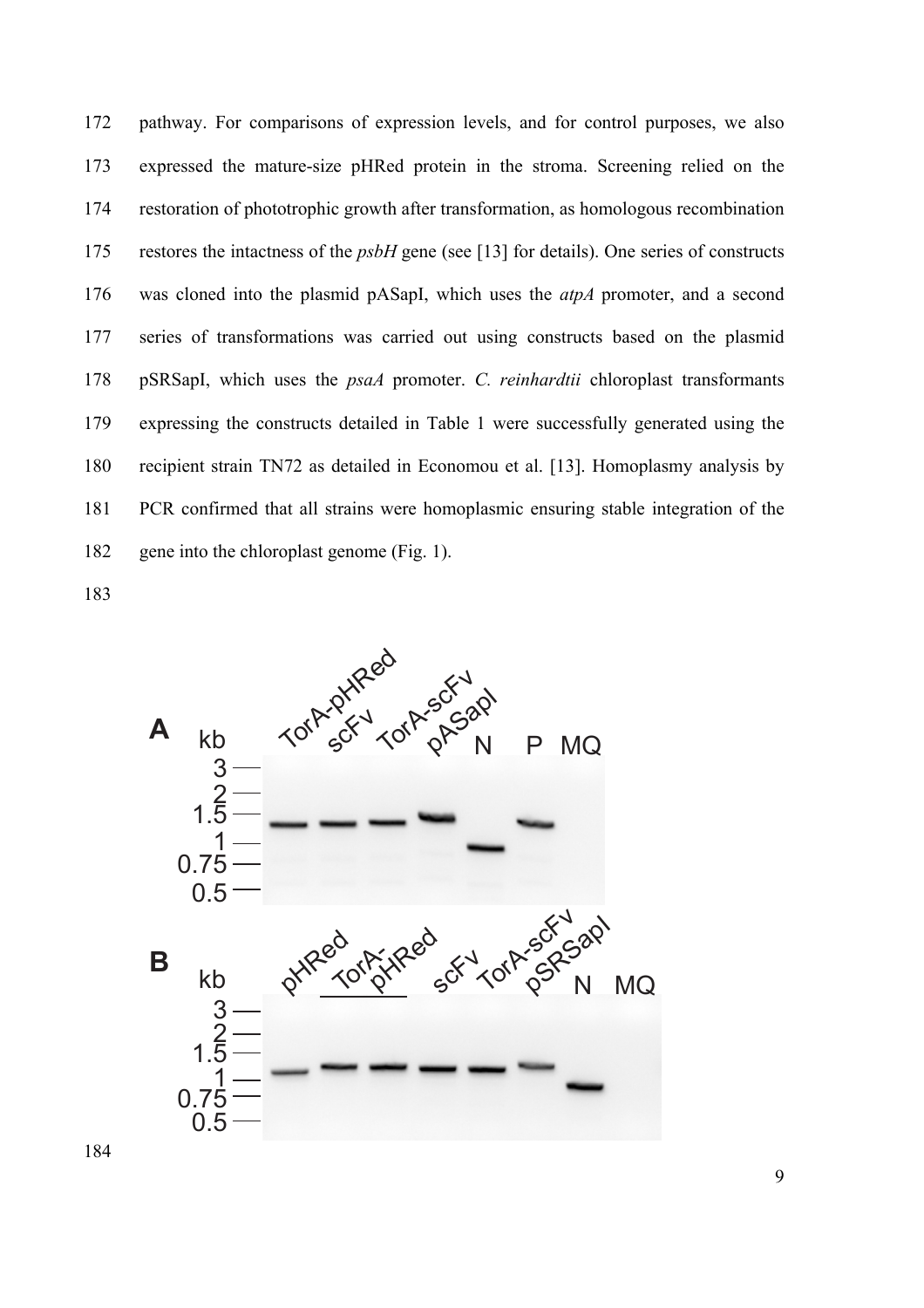185 **Fig. 1**: Homoplasmy analysis of transformants expressing pHRed and scFv constructs. 186 PCR for homoplasmy analysis was carried out on the TN72 strains transformed with 187 constructs based on pASapI (Fig. 1A) and pSRSapI (Fig. 1B). All lanes indicate the 188 construct that was used for transformation (details shown in Table 1) to generate the 189 respective strain. pJZ26a/26b represent two separate transformants expressing TorA-190 pHRed. N denotes the strain TN72, used as a negative control for the PCR reaction 191 (i.e. with no gene integrated), P denotes a positive control (i.e. gene has been 192 integrated). In the lanes 'MQ' water was used instead of a DNA template as a 193 negative control for the PCR reaction.

194

195 Further analysis of the transformants by SDS-PAGE and western blotting of 196 crude cell lysates showed that the cells were expressing the respective protein, i.e. 197 scFv or pHRed, in the chloroplast at stable levels (Fig. 2). Fig. 2A shows (from left to 198 right) blots of stromal pHRed and TorA-pHRed (in 2 different transformants), 199 expressed from the same *psaA* promoter. The protein is clearly detected as a band of 200 ca. 27 kDa and the levels of the stromal and lumen-targeted versions are reasonably 201 similar. The next lane shows that lower TorA-pHRed levels were obtained when 202 expressed from the *atpA* promoter, and the band is absent from the control strains 203 transformed with empty pSRSapI or pASapI vector (RP\*, RP).

204



205

206

207 **Fig. 2**: Expression of pHRed and scFv with and without TorA signal peptide in the 208 chloroplast of *C. reinhardtii*. **A** shows an immunoblot of cell lysates from strain TN72

209 transformed with the following constructs from left to right: pJZ25 (pHRed); JZ26a,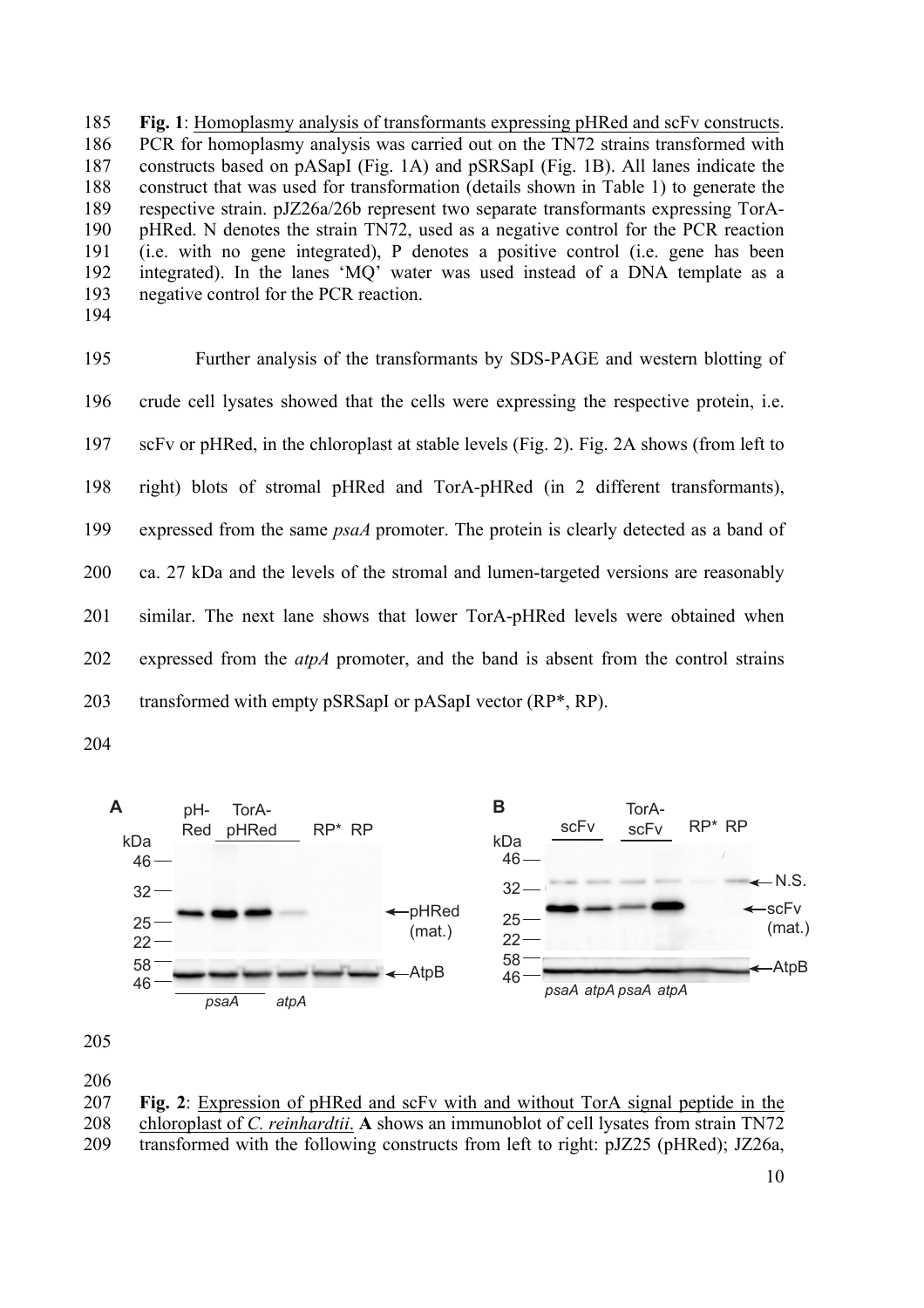pJZ26b, pJZ19 (TorA-pHRed); pSRSapI (RP\*); pASapI (RP). The blot was probed with antibodies to the HA tag on the C-termini of the target proteins, and the arrow indicates the mature protein size of pHRed. **B** shows a blot of cell lysates from TorA- scFv and mature-size scFv constructs. The TN72 transformant strains from left to right are: pJZ21, pJZ20 (scFv); pJZ23, pJZ22 (TorA-scFv); pSRSapI (RP\*), pASapI (RP). The mature-size scFv protein is marked with an arrow. N.S. indicates a non- specifically reacting band that has been previously observed [20]. In both A and B the 217 promoter used to drive expression is shown below the blot. The blots below the anti- HA blot were probed with an anti-AtpB antibody showing approximately equal loading of lysates in all lanes; the AtpB protein is marked with an arrow.

 Fig. 2B shows blots of transformants expressing the 28 kDa scFv in the stroma from the *psaA* or *atpA* promoter, with slightly higher levels detected in the former. Slightly surprisingly, expression of TorA-scFv yields somewhat different results, with protein levels higher when expressed from the *atpA* promoter.

 In both the A and B panels, the blots were reprobed using antibodies to AtpB as loading controls. It is also notable that in Fig. 2B we detect a band of about 34 kDa which has previously been shown to stem from non-specific reaction of an unknown endogenous protein with the anti-HA antibodies [20].

# **3.2. The precursor proteins TorA–pHRed and TorA–scFv are processed efficiently**

 Interestingly, in the strains expressing TorA-pHRed and TorA-scFv (Fig. 2), only the mature protein sizes 27/28 kDa were detected, with the same molecular weights as the stromal versions. No precursor protein, which would be expected to be around 32 kDa for both proteins, was observed in our experiments. Lumen-targeted precursor proteins are processed to the mature size after translocation by a lumen- facing processing peptidase [8], so this provides preliminary evidence that both proteins may be targeted to the thylakoid lumen and processed to the mature size.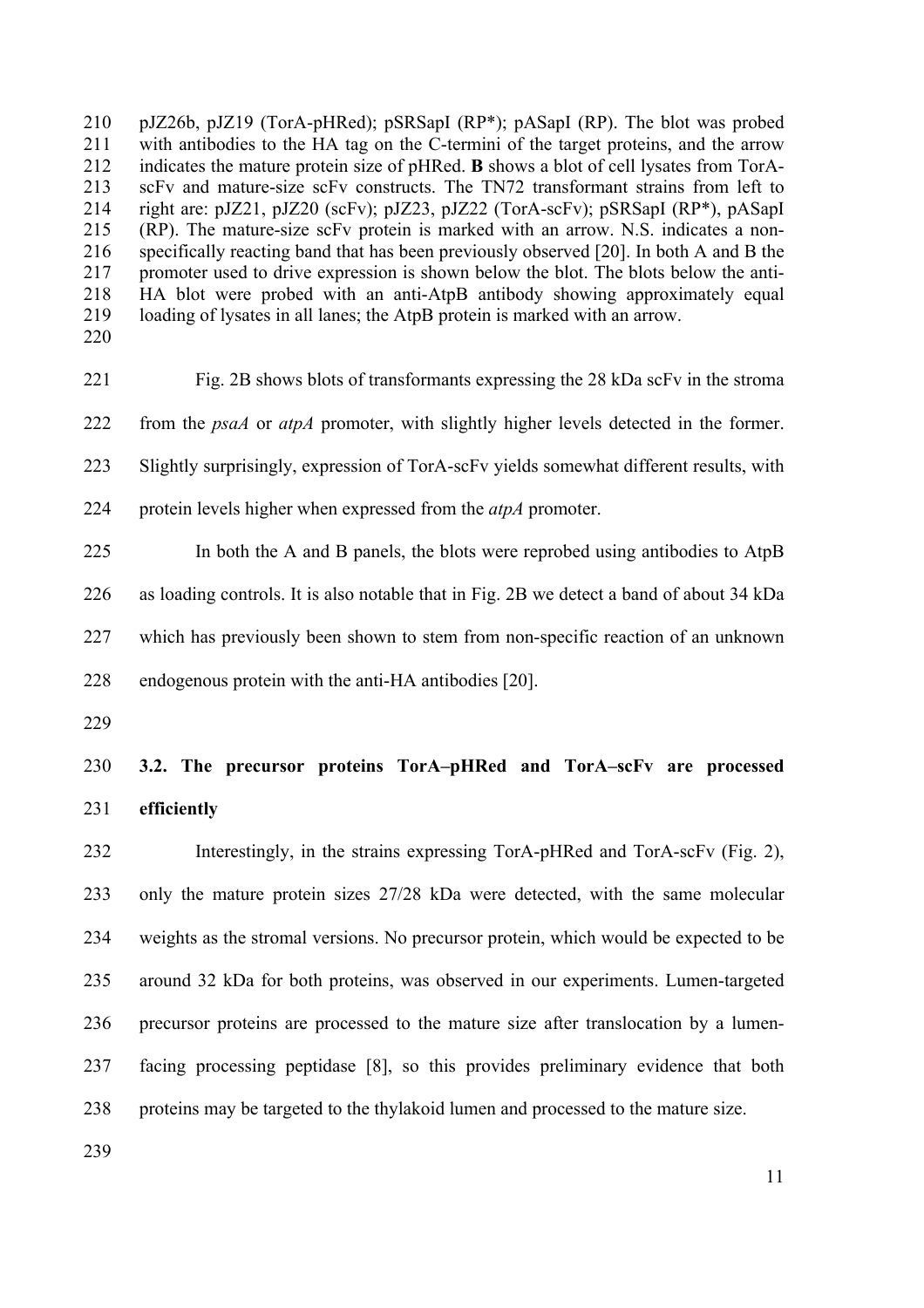# **3.3. The TorA export signal peptide enables protein translocation to the thylakoid lumen in the algal chloroplast**

 Although the absence of the precursor protein is indirect evidence of targeting to the lumen, fractionation studies were deemed essential to confirm this point, and chloroplasts were therefore isolated and fractionated into stroma and thylakoids by hypotonic lysis. The results of the fractionation are shown in Fig. 3, with the target proteins again detected by immunoblotting with antibodies to their C-terminal HA tags. Both TorA-pHRed (Fig. 3A) and TorA-scFv (Fig. 3B) were translocated into the thylakoids, with the mature-size proteins ('mat') clearly detected in the thylakoid fraction (T) but not the stroma (S). The stromal pHRed is detected in the stroma as expected (Fig. 3A) as was the stromal scFv (data not shown). The 34 kDa band from non-specific binding of the anti-HA antibody is also apparent.



 **Fig. 3**: Fractionation of chloroplasts into stroma and thylakoids (including envelope membranes). Whole chloroplast lysates (C), the stroma fraction (S) and the thylakoid fraction (T) are shown. **A** shows an Anti-HA immunoblot of chloroplast fractions from strain TN72 transformed with pJZ25 (pHRed) and pJZ26 (TorA-pHred). **B** shows the fractions of TN72 transformed with pJZ23 (TorA-scFv). RP denotes the negative control showing that the band indicated with N.S. is a non-specific reacting band present in the negative control. A second immunoblot probed with an PsbO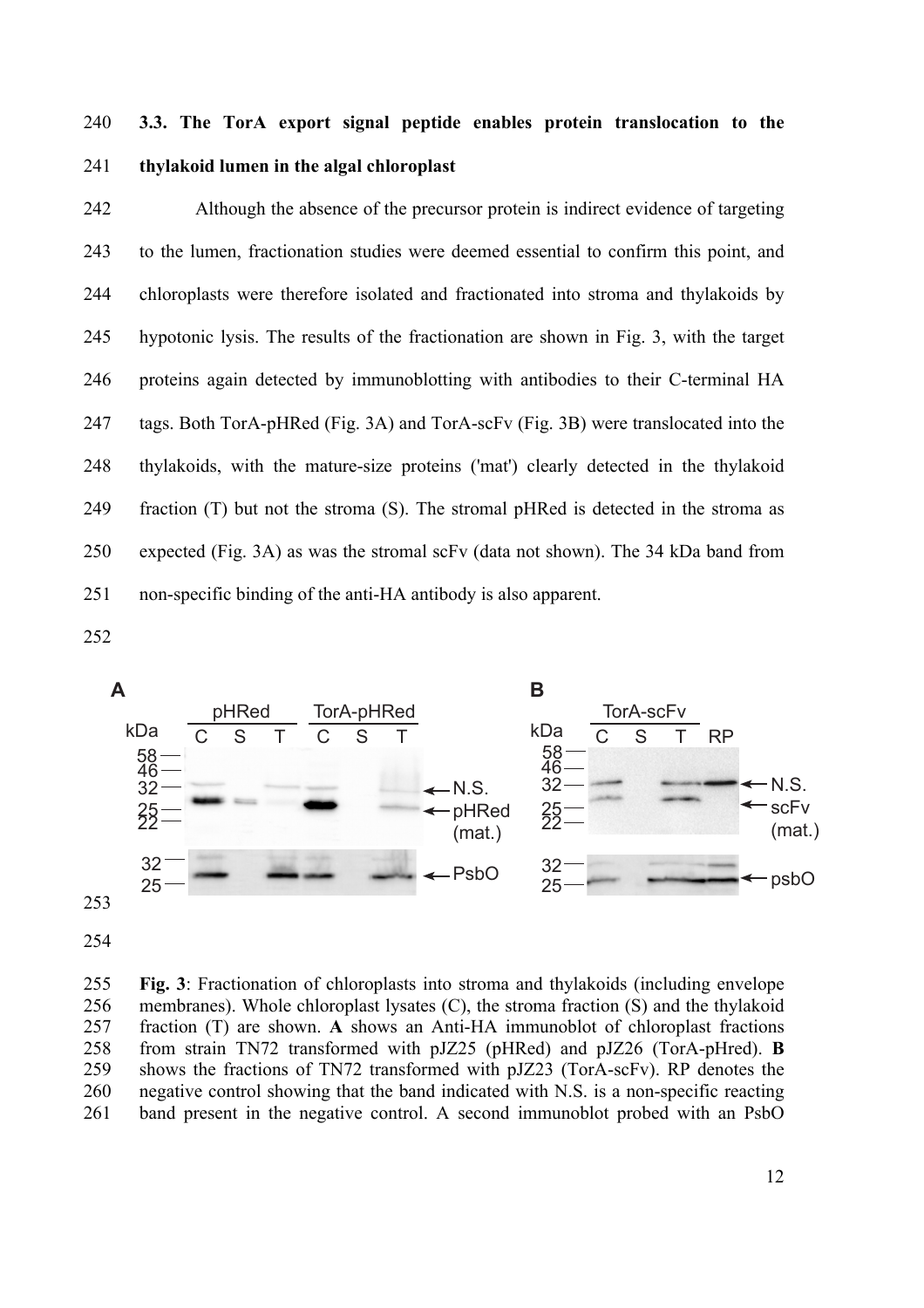antibody, shown in A and B respectively, serves as a control for the fractionation. The PsbO protein is denoted with an arrow.

The fractions were also probed with a PsbO antibody as a control for the

fractionation; PsbO is a well-known lumenal protein that forms part of the

photosystem II oxygen-evolving complex. This control confirms that the targeted

proteins are indeed in the thylakoid fraction. From these results, it is apparent that a

bacterial Tat export signal peptide is suitable for translocation of proteins to the

# **3.4. TorA–pHRed is specifically targeted to the thylakoids**

thylakoid lumen in *C. reinhardtii*.

 Representative confocal images of the strains expressing the fluorescent reporter gene *pHRed* are shown in Fig. 4. All images were recorded with 561 nm excitation and emission at 600-620 nm, a combination which proved to give the most selective visualisation of pHRed relative to the background fluorescence from the photosynthetic pigments. However, even at these wavelengths there was significant non-pHRed fluorescence from the thylakoid membranes (see right-hand panels of Fig. 4, showing the control strain), which complicates analysis of the distribution of pHRed. For quantitative comparison of fluorescence yields we manually selected either the whole cell or the pyrenoid region in the chloroplast (see Fig. 4) and measured the mean fluorescence in these regions, a procedure which automatically corrects for differences in cell size. For cells expressing stromal pHRed, mean 284 fluorescence at 600-620 nm was 36% higher than in the control strain  $(n = 20, p = 1)$  0.00013 from a Student's *t*-test). The difference was even more pronounced when fluorescence was measured only from the pyrenoid region, an area of the chloroplast stroma where there is an optically-resolvable gap between the thylakoid membranes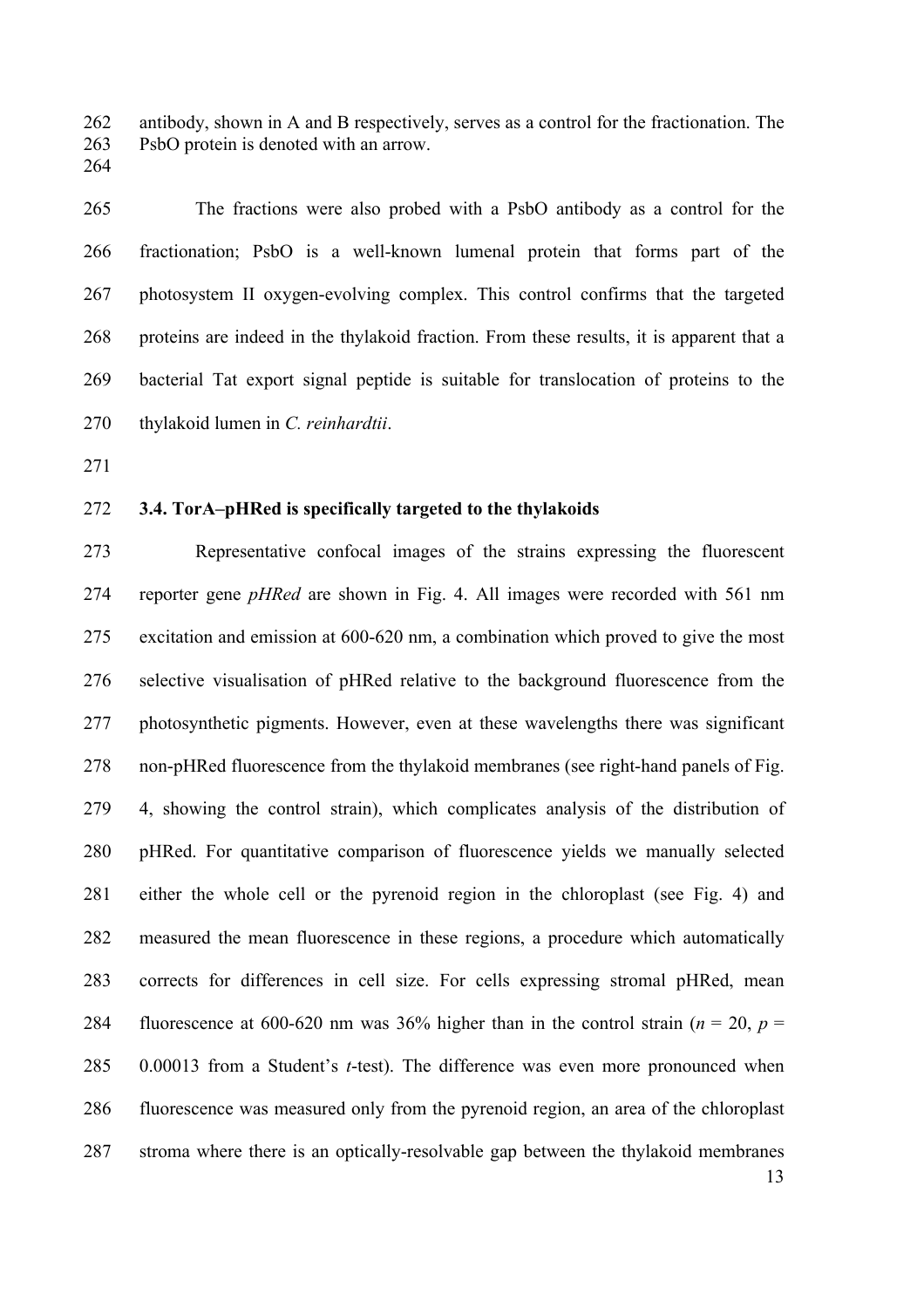so that the background fluorescence from the photosynthetic pigments is lower in this region (see Fig. 4). In the pyrenoid region, 600-620 nm mean fluorescence from cells 290 with stromal pHRed was 65% higher than in the control strain  $(n = 20, p = 0.000087)$ , and most cells with stromal pHRed showed an obvious fluorescence signal from the pyrenoid that was absent from the other strains (Fig. 4).



 TorA-pHRed (lumenal) pHRed (stromal) control (RP\*)

 **Fig. 4** Representative confocal fluorescence images of *C. reinhardtii* cells expressing pHRed and TorA-pHRed, with cells having the empty transformation plasmid 297 integrated  $(RP^*)$  as a control. Top: images of fluorescence in the pHRed region 600- 620 nm, shown in green. Bottom: the same images merged with chlorophyll fluorescence at 670-720 nm, shown in red. The white arrow highlights stromal pHRed fluorescence from the pyrenoid region. Scale bar: 10 µm.

 Cells expressing TorA*-*pHRed) showed mean cell fluorescence only marginally (6%) higher than the control strain, without compelling statistical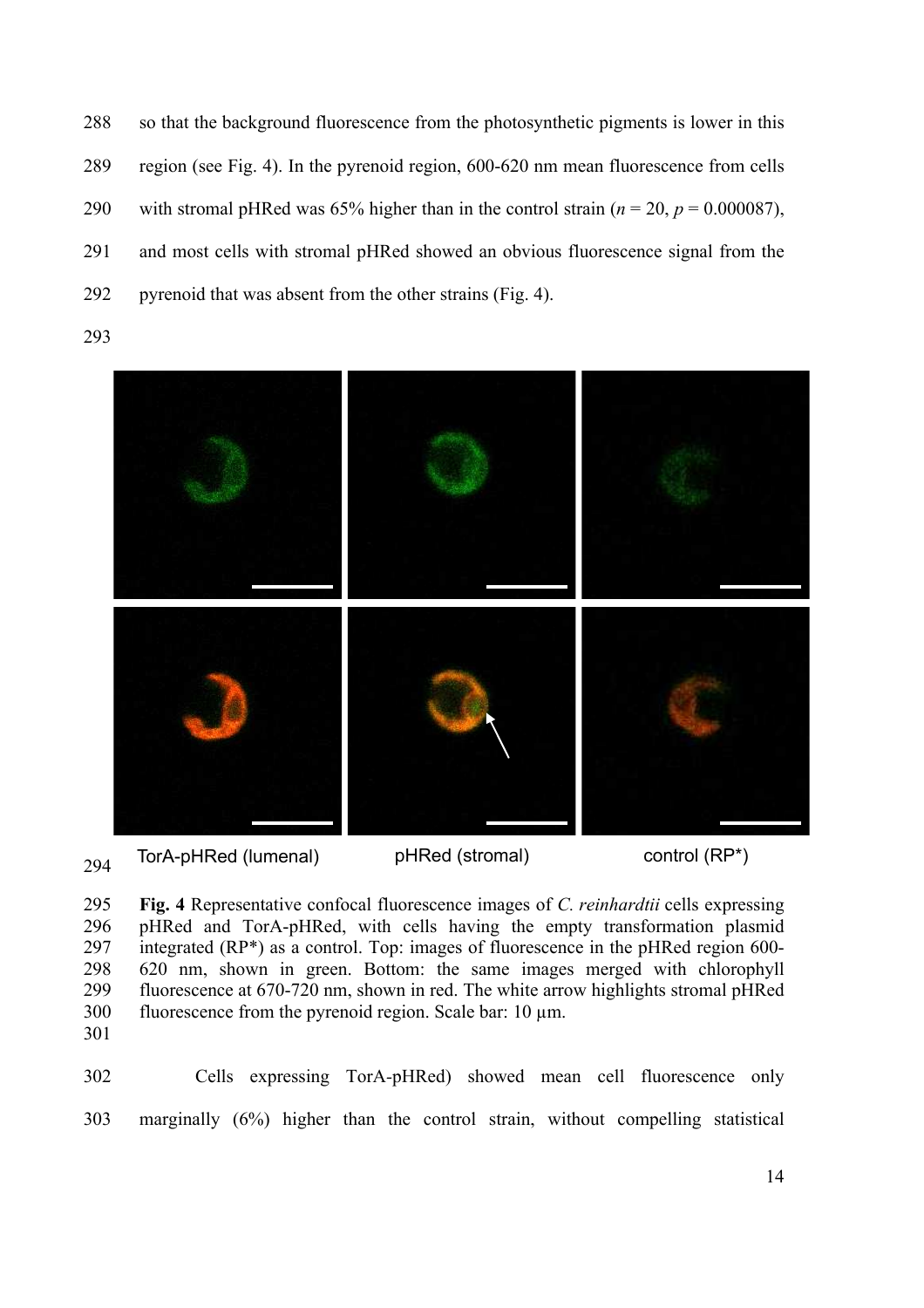304 significance for a difference  $(n = 20, p = 0.24)$ . Western blots indicate that TorA- pHRed protein is present at similar levels to stromal pHRed (Fig. 2), so it appears that fluorescence from lumenal pHRed must be somewhat quenched relative to stromal pHRed. This quenching cannot be a simple consequence of pH difference, since pHRed should show enhanced fluorescence with excitation at 561 nm at the lower pH expected in the thylakoid lumen [10]. Our fluorescence images confirm different distributions of stromal and lumenal pHRed demonstrated by the fractionation experiments (Fig. 3A). Lumenal pHRed appeared largely absent from the pyrenoid region of the stroma, since fluorescence in this region was 28% lower than in the strain expressing stromal pHRed (*n =* 20, *p =* 0.00038) and only marginally higher 314 than in the control strain (18% higher,  $n = 20$ ,  $p = 0.026$ ).

- 
- 

#### **3.5. Potential of lumen targeting in microalgae for biotechnology**

 The Tat machinery is specialised for the translocation of fully folded proteins and it has previously been shown that the bacterial Tat system has quality control (proofreading) capabilities, such that *correctly*-folded proteins are preferentially transported (reviewed in [23]). Correct protein folding is highly advantageous for recombinant protein production, and if the thylakoid Tat system has similar properties, the lumen may therefore offer certain advantages over the stroma; with the transported proteins exhibiting high folding fidelity. The lumen may also represent a beneficial environment for the production of disulphide-bonded proteins. In tobacco chloroplasts, disulphide bond formation tested with a recombinant protein (alkaline phosphatase) was reported to be more efficient in the thylakoid lumen than in the stroma [24]. This supports the idea of the thylakoid lumen as a novel compartment for recombinant protein production. Finally, a number of potential target proteins may be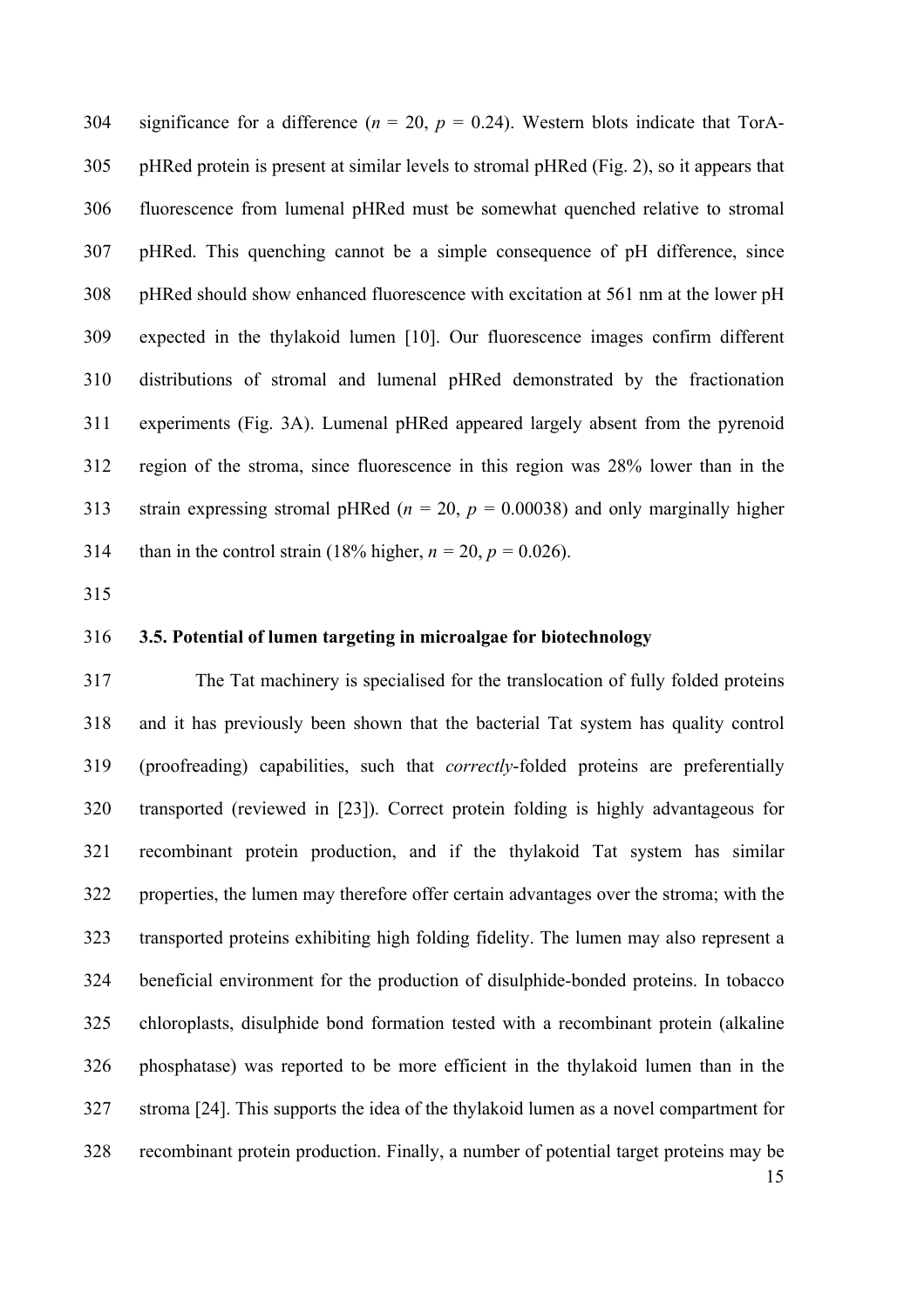toxic in the stroma, or may catalyse unwanted metabolic processes, and the lumen may offer a 'safe haven' for such proteins.

#### **4. Conclusion**

 We have shown that a bacterial Tat export signal peptide is capable of directing the translocation of model and biotechnologically relevant recombinant proteins into the thylakoid lumen of the *C. reinhardtii* chloroplast. The thylakoid lumen may therefore provide a protective environment for delicate proteins that require tight folding, especially for proteins that are potentially toxic or which are more stable at a lower pH. This process thus represents an addition to the 'algal chloroplast toolkit' with potential for enhancing the competitiveness of microalgae as production platforms.

#### **Research contribution**

 JAZZ designed the experiments, acquired and analysed the data, drafted and approved the manuscript. CWM acquired the confocal images, analysed the images, wrote and approved the manuscript. CR designed the experiments together with JAZZ, approved and edited the manuscript.

#### **Acknowledgments**

 The authors thank Tchern Lenn for assistance with the confocal imaging, and we thank Phil Mullineaux (University of Essex) for helpful discussions on the use of pHRed. The research leading to these results has received funding from the People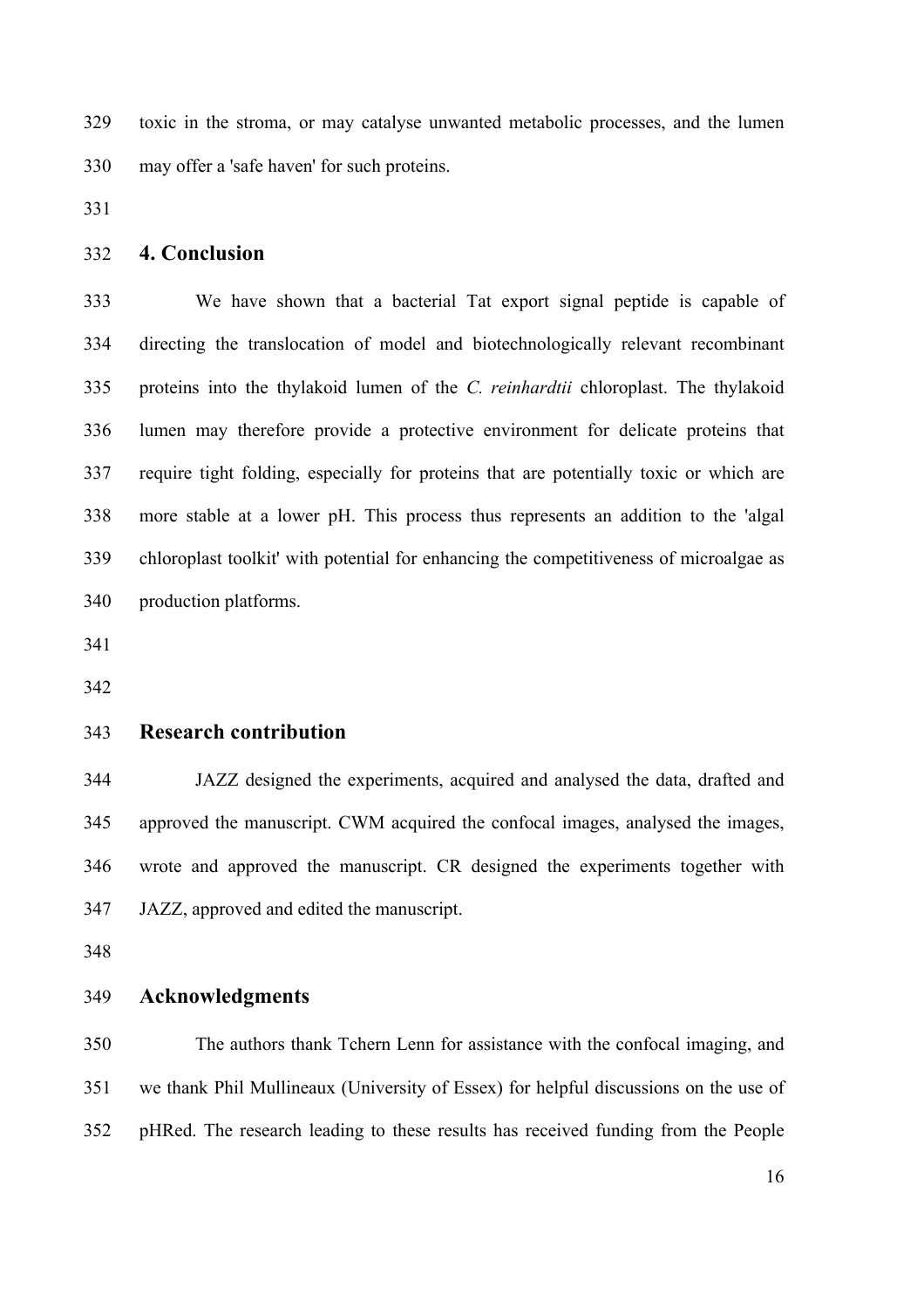Programme (Marie Curie Actions) of the European Union's Seventh Framework Programme FP7/2007-2013/ under REA grant agreement n. 317184. This material reflects only the authors' views and the Union is not liable for any use that may be made of the information contained therein.

#### **References**

- [1] D. Gangl, J.A.Z. Zedler, P.D. Rajakumar, E.M. Ramos Martinez, A. Riseley, A.
- Włodarczyk, S. Purton, Y. Sakuragi, C.J. Howe, P.E. Jensen, C. Robinson,
- Biotechnological exploitation of microalgae, J. Exp. Bot. 66 (2015) 6975–6990.
- [2] B.A. Rasala, S.P. Mayfield, Photosynthetic biomanufacturing in green algae;
- production of recombinant proteins for industrial, nutritional, and medical uses, Photosynthesis Research 123 (2015) 227–239.
- [3] A.L. Almaraz-Delgado, J. Flores-Uribe, V.H. Pérez-España, E. Salgado-
- Manjarrez, J.A. Badillo-Corona, Production of therapeutic proteins in the chloroplast
- of *Chlamydomonas reinahrdtii*, AMB Express 4 (2014): 57.
- [4] G. Potvin, Z. Zhang, Strategies for high-level recombinant protein expression in
- transgenic microalgae: A review, Biotechnol. Adv. 28 (2010) 910–918.
- [5] S.Purton, J.B. Szaub, T. Wannathong, R. Young, C.K. Economou, Genetic Engineering of Algal Chloroplasts: Progress and Prospects, Russ. J. Plant Physiol. 60 (2013) 491–499.
- [6] D. Gangl, J.A.Z. Zedler, A. Włodarczyk, P.E. Jensen, S. Purton, C. Robinson,
- Expression and membrane-targeting of an active plant cytochrome P450 in the
- chloroplast of the green alga *Chlamydomonas reinhardtii*, Phytochemistry 110 (2015)
- 22–28.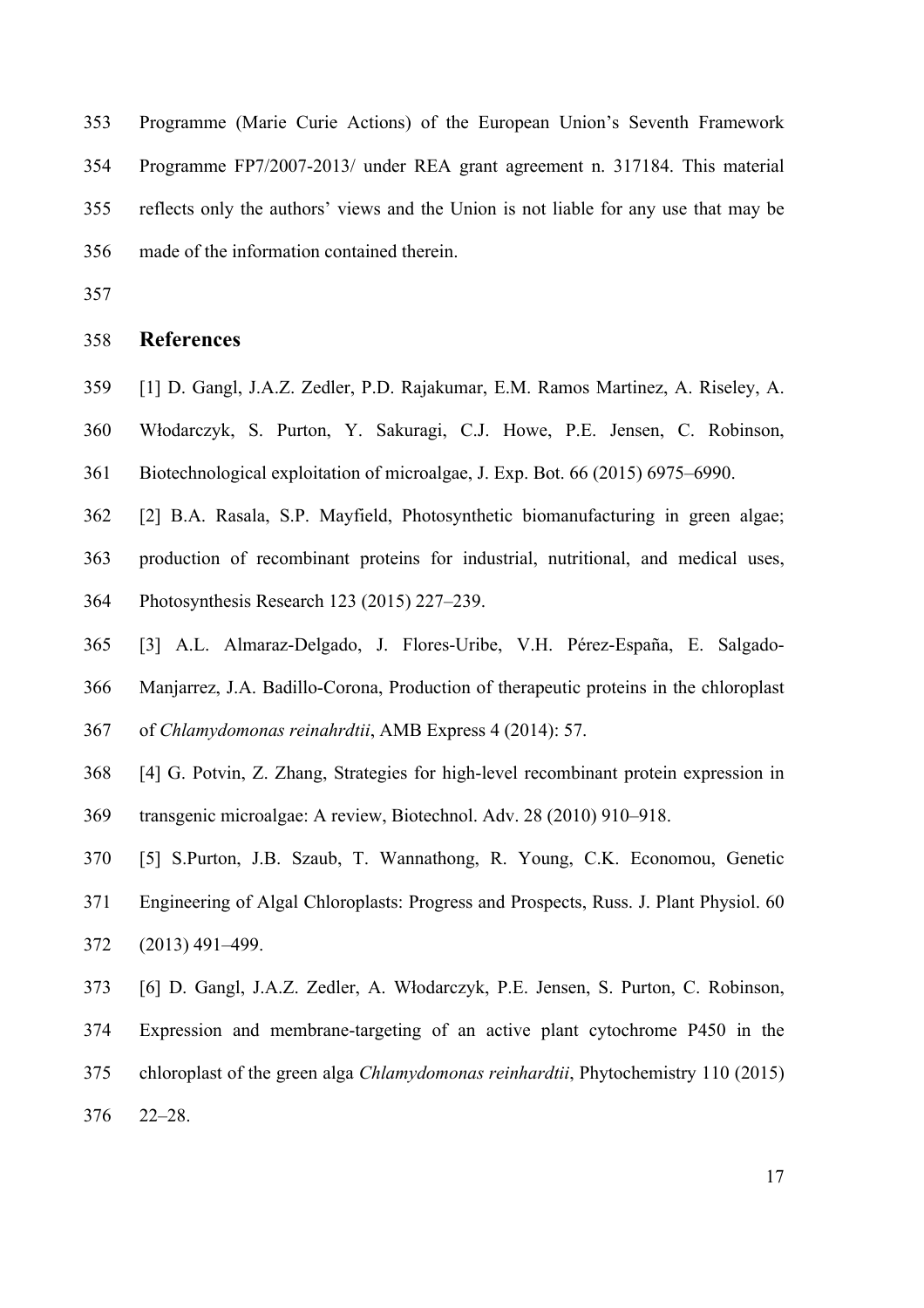- [7] T. Kieselbach, Å. Hagman, B. Andersson, W.P. Schröder, The Thylakoid Lumen
- of Chloroplasts, J. Biol. Chem. 273 (1998) 6710–6716.
- [8] A.M. Albiniak, J. Baglieri, C. Robinson, Targeting of lumenal proteins across the thylakoid membrane, J. Exp. Bot. 63 (2012) 1689–1698.
- [9] K.L. Walker, A.S. Jones, C.Robinson, The Tat pathway as a biotechnological tool
- for the expression and export of heterologous proteins in Escherichia coli, Pharm.
- Bioprocess. 3 (2015) 387–396.
- [10] M. Tantama, Y.P. Hung, G. Yellen, Imaging Intracellular pH in Live Cells with a
- Genetically-Encoded Red Fluorescent Protein Sensor, J. Am. Chem. Soc. 133 (2011) 10034–10037.
- [11] C.F.R.O. Matos, C. Robinson, H.I. Alanen, P. Prus, Y. Uchida, L.W. Ruddock,
- R.B. Freedman, E. Keshavarz-Moore, Efficient Export of Prefolded, Disulfide-
- Bonded Recombinant Proteins to the Periplasm by the Tat Pathway in Escherichia
- coli CyDisCO Strains, Biotechnol. Prog. 30 (2014) 281–290.
- [12] V. Méjean, C. Iobbi-Nivol, M. Lepelletier, G. Giordano, M. Chippaux, M.C.
- Pascal, The anaerobic respiration in *Escherichia coli*: involvement of the *tor* operon,
- Mol. Microbiol. 11 (1994) 1169–1179.
- [13] C. Economou, T. Wannathong, J. Szaub, S. Purton, A simple, low cost method
- for chloroplast trsnsformation of the green alga *Chlamydomonas reinhardtii*, in: P.
- Maliga (Ed.), Chloroplast Biotechnology, Methods in Molecular Biology 1132
- (2014): 401-411.
- [14] R.E.B. Young, S. Purton, Cytosine deaminase as a negative selectable marker for
- the microalgal chloroplast: a strategy for the isolation of nuclear mutations that affect
- chloroplast expression, Plant J. 80 (2014) 915–925.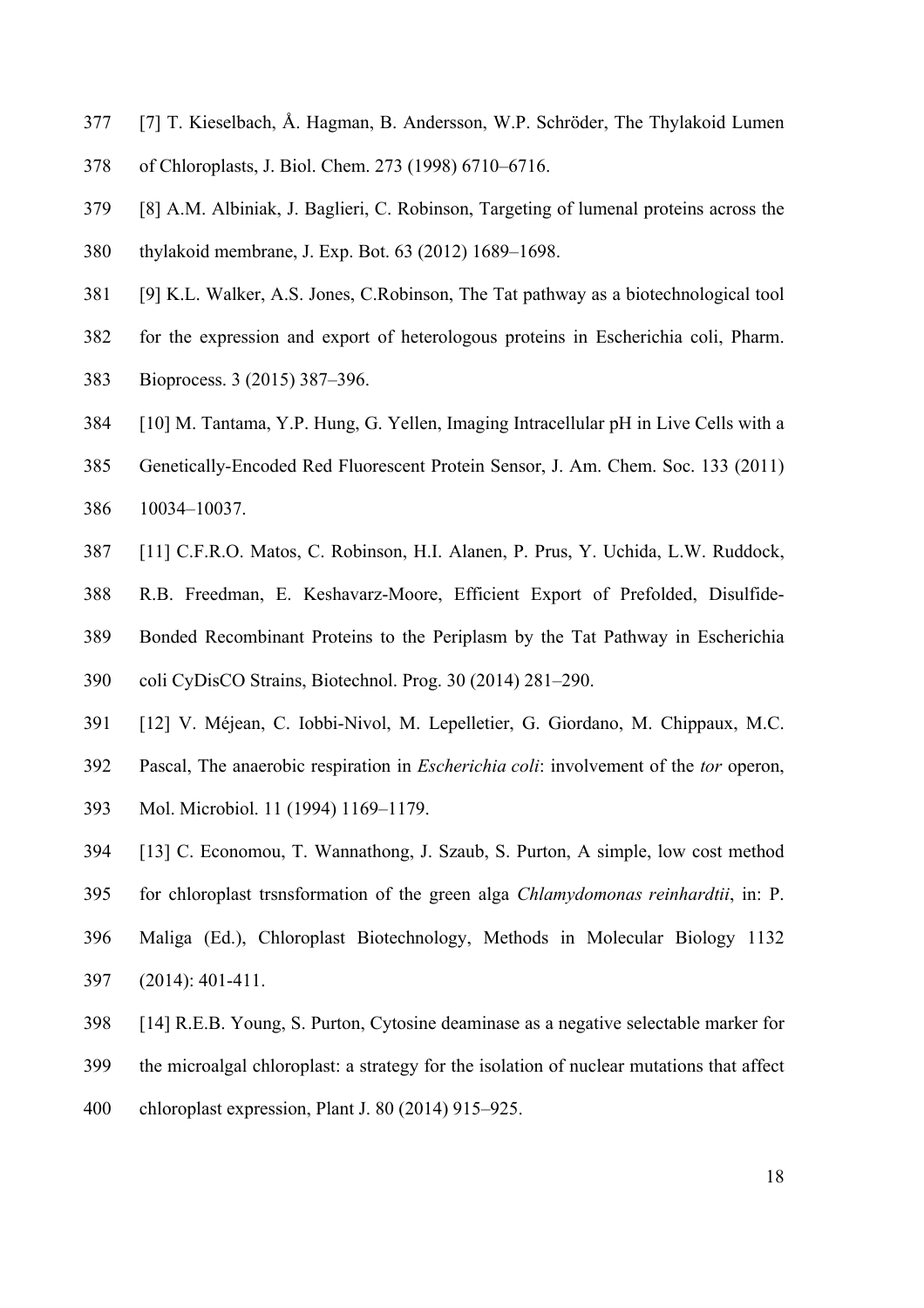- [15] D.G. Gibson, L. Young, R.-Y. Chuang, J.C. Venter, C.A. III Hutchinson, O.H.
- Smith, Enzymatic assembly of DNA molecules up to several hundred kilobases, Nat.

Methods 6 (2009) 343–345.

- [16] I.C. Wilkinson, C.J. Hall, V. Veverka, J.Y. Shi, F.W. Muskett, P.E. Stephens,
- R.J. Taylor, A.J. Henry, M.D. Carr, High resolution NMR-based model for the
- structure of a scFv-1L-1b complex, J. Biol. Chem. 284 (2009) 31928–31935.
- [17] D.S. Gorman, R.P. Levine, Cytochrome *f* and plastocyanin: their sequence in the
- photosynthetic electron transport chain of Chlamydomonas reinhardi, Proc. Natl.
- Acad. Sci. U. S. A. 54 (1965) 1665–1669.
- [18] J. Kropat, A. Hong–Hermesdorf, D.. Casero, P. Ent, M. Castruita, M. Pellegrini,
- S.S. Merchant, D. Malasarn, A revised mineral nutrient supplement increases biomass
- and growth rate in *Chlamydomonas reinhardtii*, Plant J. 66 (2011) 770–780.
- [19] N. Sueoka, MITOTIC REPLICATION OF DEOXYRIBONUCLEIC ACID IN
- CHLAMYDOMONAD REINAHRDI, Proc. Natl. Acad. Sci. U. S. A. 46 (1960) 83– 91.
- [20] J.A.Z. Zedler, D. Gangl, B. Hamberger, S. Purton, C. Robinson, Stable expression of a bifunctional diterpene synthase in the chloroplast of *Chlamydomonas reinhardtii*, J. Appl. Phycol. 27 (2015) 2271–2277.
- [21] C.B. Mason, T.M. Bricker, J.V. Moroney, A rapid method for chloroplast isolation from the green alga *Chlamydomonas reinhardtii*, Nat. Protoc. 1 (2006) 2227–2230.
- [22] C. Balczun, A. Bunse, C. Schwarz, M. Piotrowski, U. Kück, Chloroplast heat
- shock protein Cpn60 from *Chlamydomonas reinhardtii* exhibits a novel function as a
- group II intron-specific RNA-binding protein, FEBS Lett. 580 (2006) 4527–4532.[23]
- [23]. C. Robinson, C.F.R.O. Matos, D. Beck, C. Ren, J. Lawrence, N. Vasisht, S.